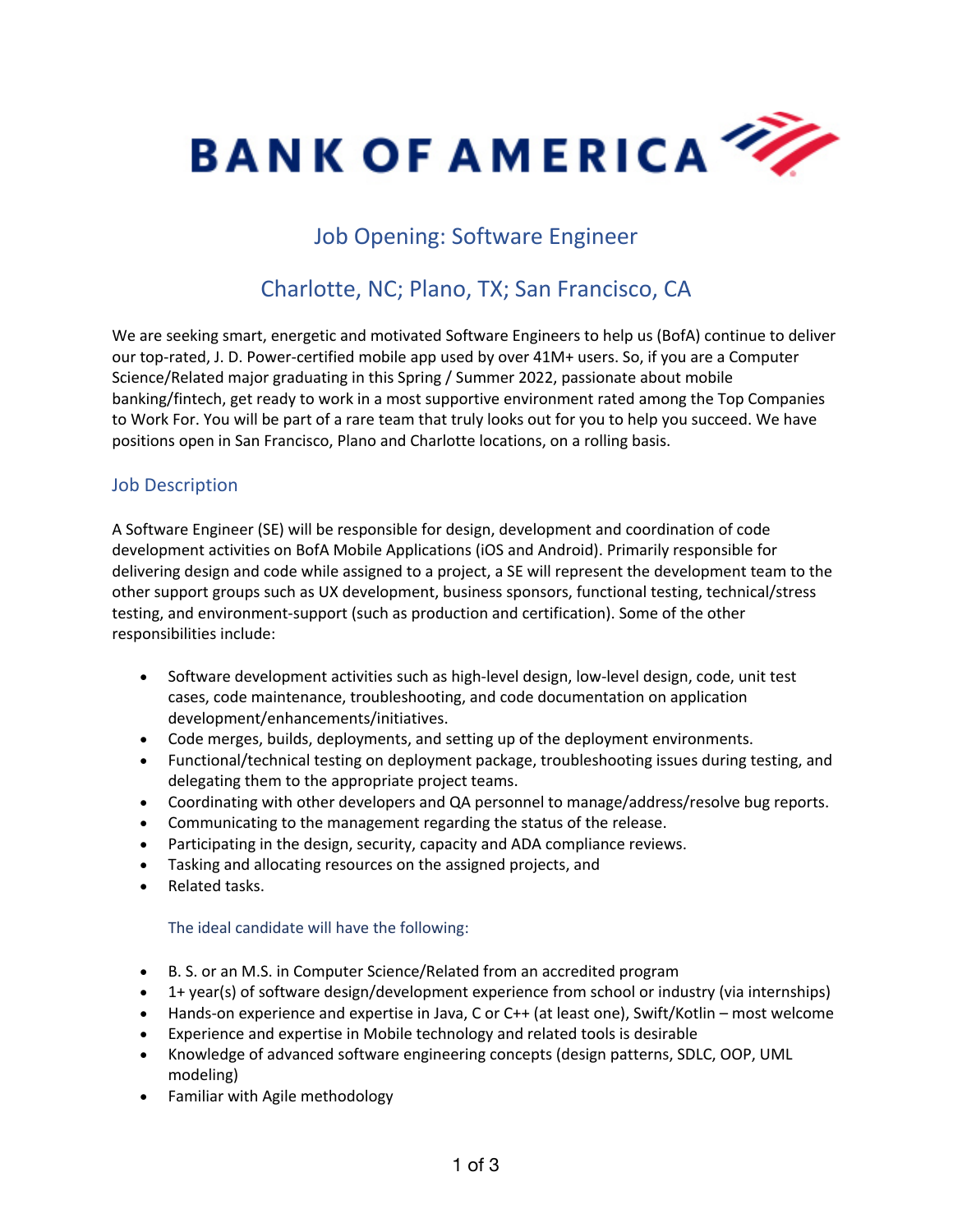- (Desirable but not required to have) Applications in the App/Play store (iOS/Android)
- (Desirable but not required to have) A portfolio of personal mobile dev projects
- A self-starter, who is motivated, innovative and capable of learning quickly
- Hardworking team player with great communication skills able to work with technical and nontechnical individuals

#### We will provide:

- An excellent and supportive work environment with friendly peers (BofA is among the "Top Companies to Work For" (Fortune, LinkedIn))
- Freedom to exercise creativity and innovation
- Competitive salary with benefits (medical, PTO, 401K, Family Leave, and more)
- Latest hardware, tools and technologies

For immediate consideration, please send your résumé to cd.vijay@bofa.com (with a link to your public projects on github, elsewhere., if you have one) listing your favorite projects, overall GPA and other interests, if any. Please, NO PHONE CALLS.

### About Bank of America Corporation

**Bank of America** is one of the largest banking institutions in the United States, headquartered in Charlotte, North Carolina. For more than 200 years, it has focused on serving the core financial needs of people, companies and institutional investors. Today, we provide a full range of banking, investment management, financial, risk management products and Services. Our commitment to diversity and inclusion helps make our company a great place to work. Diversity and inclusion are central to our company's values, and we are proud to be widely recognized for our progressive workplace practices and initiatives. We have been honored and recognized over the years as one of the Best Places to Work.

### Few Interesting Facts about the Company

- 7 million consumer and small business clients
- 41 million active mobile banking users
- \$204B+ in Merrill Edge client brokerage assets
- \$2.8T+ in Wealth Management client balances
- 4,385 financial centers
- 16,089 automated teller machines
- One of the largest U.S. Commercial Banks
- Top 4 global player within Corporate and Investment Banking
- Relationships with 79% of the 2018 Global Fortune 500 and 94% of the 2018 U.S. Fortune 1,000

### Consumer Mobile Downloadable Application (MDA)

Today, mobile banking offers convenient and secure banking from almost anywhere. Our J.D. Power certified App is packed with great features that simplify our clients' financial lives -- check balance, deposit checks, view statements, pay bills, transfer money between accounts and